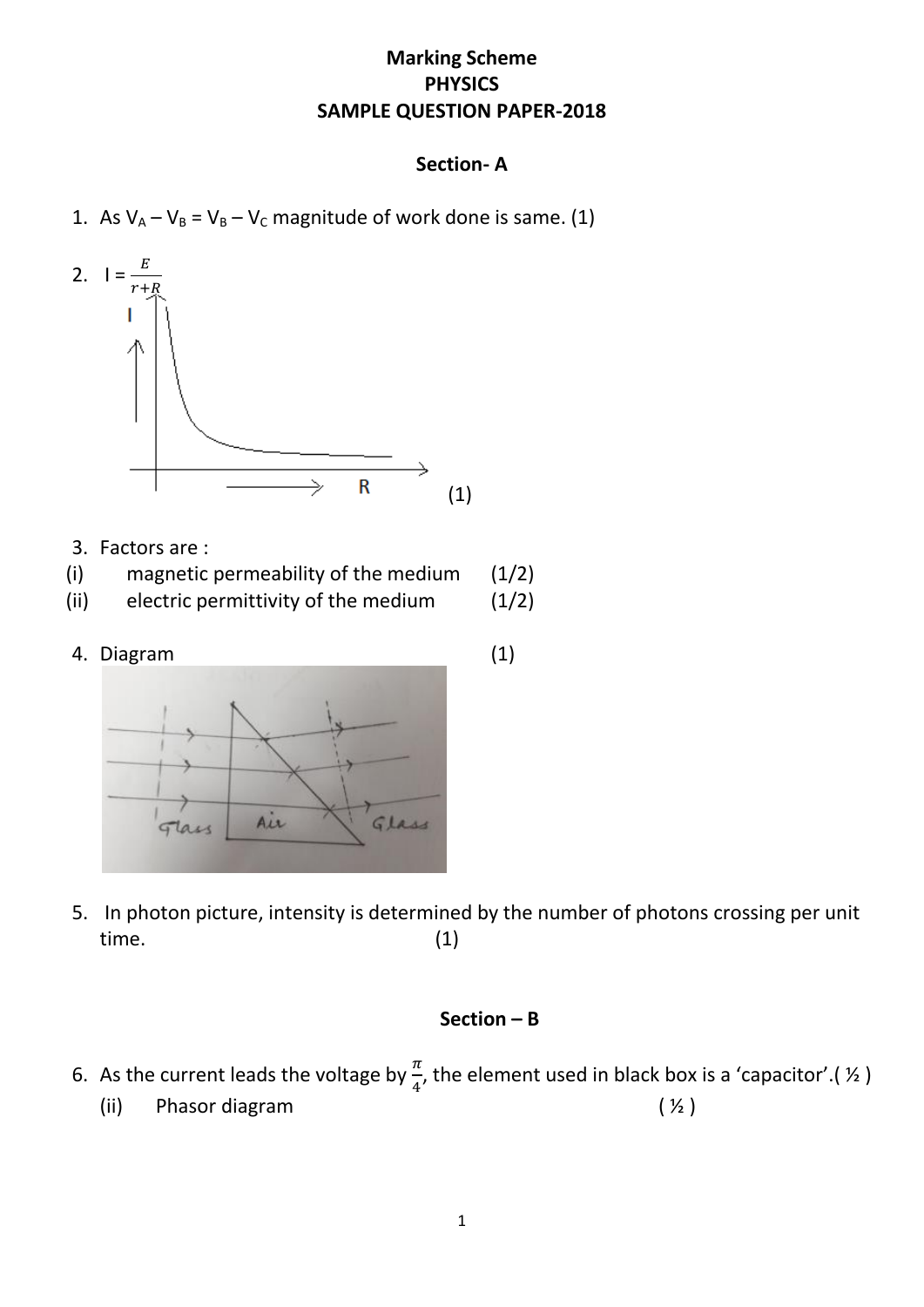

$$
\tan \frac{\pi}{4} = V_c / V_R
$$
  
\n
$$
Vc = VR
$$
  
\n
$$
Xc = R
$$
  
\nImpedance  $Z = \sqrt{(Xc^2 + R^2)} \quad (1/2)$   
\n
$$
Z = R\sqrt{2} \quad (1/2)
$$

- 7. (i) Energy density  $u = \frac{B^2}{u}$  $\frac{\nu}{\mu_0}$  ( ½ ) u= 11.5 X 10<sup>-9</sup> J/m<sup>3</sup>. (½ )
	- (ii) Speed =  $\frac{w}{k}$  ( ½ ) speed= 3 X 10<sup>8</sup> m/s ( ½ )
- 8.  $\mu_2/v \mu_1/u = (\mu_2 \mu_1)/R$  ( ½) correct sign convention  $(\frac{1}{2})$  $1.0/\nu - 1.5/30 = (1.0 - 1.5) / 20$  ( ½ )  $v = -13.3$  cm (  $\frac{1}{2}$  )
- 9. Photodiode  $(\frac{1}{2})$  Reverse biasing  $(\frac{1}{2})$ I-V characteristics NCERT page no. 487 (1)
- 10.a) need for long antenna diminishes, with explanation (1) power is inversely proportional to (wavelength)<sup>2</sup> ( $\frac{1}{2}$ ), signals from different transmitters can be distinguished( $\frac{1}{2}$ )

#### OR

Range: 76-88 MHz and 420-890 MHz (1) Factors: by increasing height of transmitting antenna and using repeater stations. (1)

### **Section- C**

| 11.(a) $C = 5 \times 10^{-9}$ F, U = 25 J     |                 |
|-----------------------------------------------|-----------------|
| $U = Q^2 / 2C$                                | $(\frac{1}{2})$ |
| $Q^2$ = 2 U C = 2 X 25 X 5 X 10 <sup>-9</sup> |                 |
| $Q = 5 \times 10^{-4} C$                      | $(\frac{1}{2})$ |
| $Q = n e$                                     | $(\frac{1}{2})$ |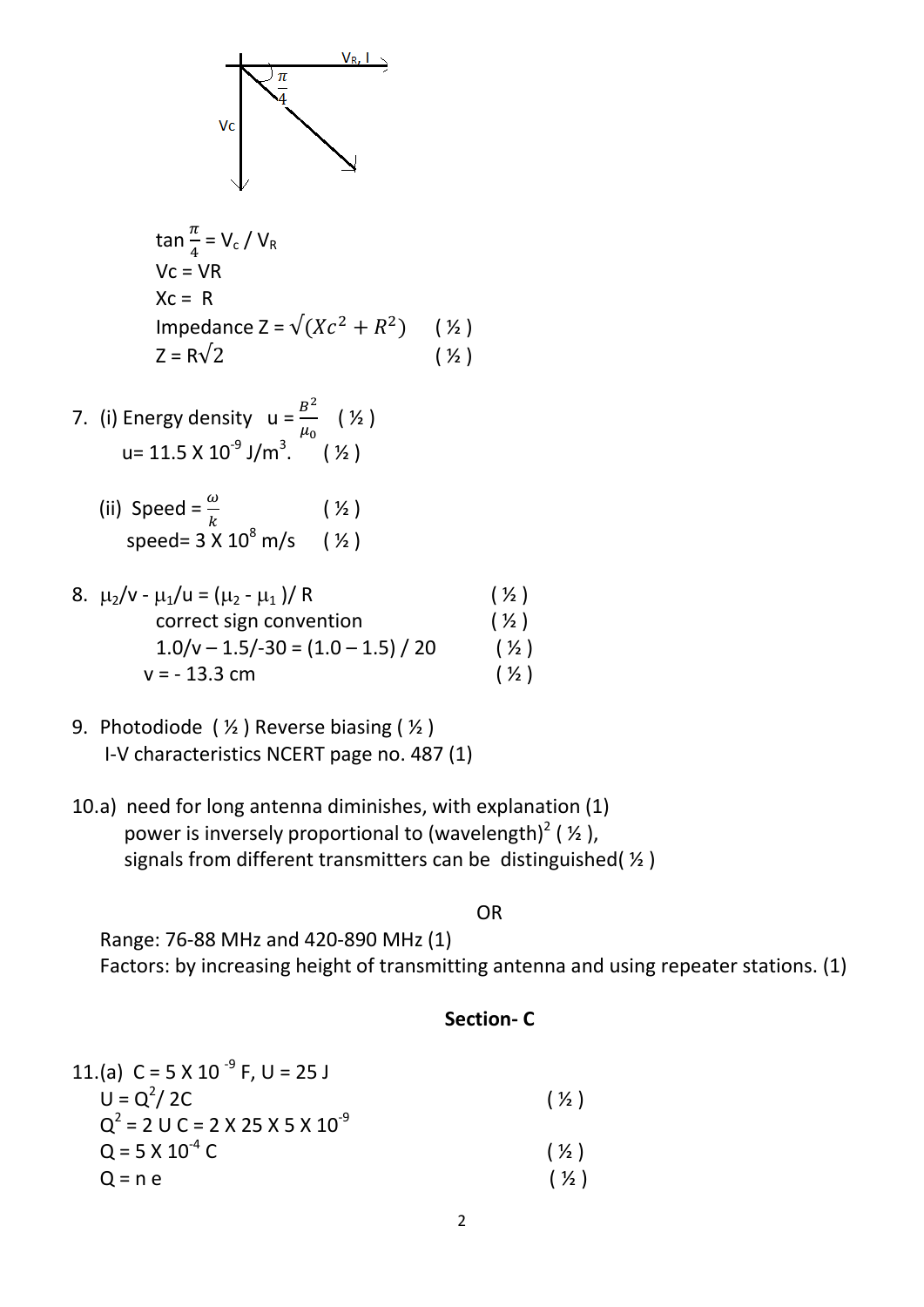$n = \frac{Q}{a}$  $\frac{Q}{e}$  = 3.125 X 10<sup>15</sup> electrons ( ½ )

(b) Without changing charge on the plates, we can make C half.  $C = \frac{e^{i\theta} A}{d}$ , i.e. double the plate separation or inserting dielectric of dielectric of a value such that C becomes (1).

12.(a) As the electrostatic field inside a conductor is zero, using Gauss's law,

charge on the inner surface of the shell =  $-Q$  (  $\frac{1}{2}$  )

Charge on the outer surface of the shell =  $+Q$  (  $\frac{1}{2}$  )

(b) To show using Gauss's law expression Expression for electric field for radius,  $r=\frac{a}{2}$ : E =  $\frac{a}{4}$  $\overline{\mathbf{r}}$  $\boldsymbol{a}$ (1) Expression for electric field for radius,  $r = 2b : E = \frac{1}{4}$ Q  $4b<sup>2</sup>$ (1)

| 13. (i) E1 = $\frac{V}{L}$ , E2 = $\frac{V}{2L}$ , E3 = $\frac{2V}{3L}$ | $(\frac{1}{2})$ |
|-------------------------------------------------------------------------|-----------------|
| E2 < E3 < E1                                                            | $(\frac{1}{2})$ |

- (ii)  $V_d \alpha E$  (  $\frac{1}{2}$  )  $V_{d2} < V_{d3} < V_{d1}$  (  $V_2$  )
- (iii)  $I = nAeV_d / J = \sigma E$  ( ½ )  $J = n e V_d$  $J2 < J3 < J1$  (  $\frac{1}{2}$  )

14.NCERT Exemplar Q4.21  $R_1$ ,  $R_2$ ,  $R_3$  (each 1 mark)

15.NCERT pg no. 301 Q6.14 (1 mark each part)

| 16. Device: Transformer                                                                           | $(\frac{1}{2})$ |
|---------------------------------------------------------------------------------------------------|-----------------|
| Diagram on page number 260 NCERT part I                                                           | (1)             |
| Principle: statement of mutual induction                                                          | (1)             |
| Efficiency: Assuming no energy losses, the transformer is 100% efficient i.e. $I_0V_0 = I_sV_s$ . |                 |
|                                                                                                   | (½)             |

| $17.\beta = \lambda D/d$                                                                                                                                  | (½)   |
|-----------------------------------------------------------------------------------------------------------------------------------------------------------|-------|
| $5^{th}$ bright = $5\beta_1 = 5\lambda_1 D/d = 5 \times 480 \times 10^{-9} \times 2 / 3 \times 10^{-3} = 16 \times 10^{-4}$ m                             | (1)   |
| $5^{th}$ bright = 5 $\beta$ <sub>2</sub> = 5 $\lambda$ <sub>2</sub> D/d = 5 x 600 x 10 <sup>-9</sup> x 2 / 3 x 10 <sup>-3</sup> = 20 x 10 <sup>-4</sup> m | (1)   |
| distance between two 5 <sup>th</sup> bright fringes = $(20 - 16) \times 10^{-4} = 4 \times 10^{-4}$ m                                                     | ( ½ ) |

18. 'Light from the sun is unpolarised' means the electric field vector vibrates in all possible directions in the transverse plane rapidly and randomly. (1)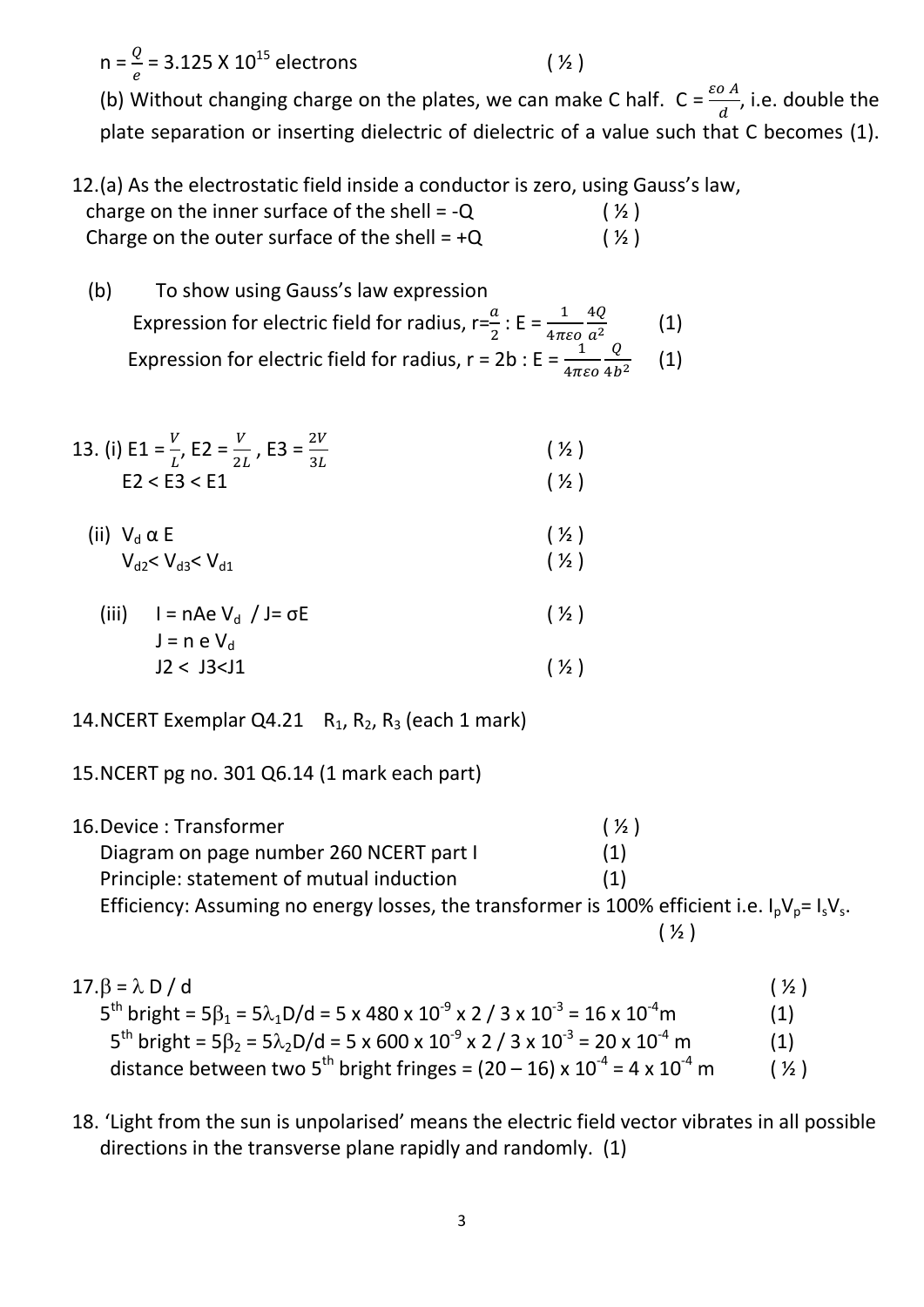Polarisation of sunlight by the method of scattering: page number 379 of NCERT part II : Diagram + explanation. (1+1)

- 19. i) Page no. 391 figure 11.4 + explanation  $(\frac{1}{2} + 1)$ 
	- ii) Page no. 392 + explanation  $($   $\frac{1}{2}$  + 1)

#### OR

(i) Davisson- Germer experiment ( ½ )

 An electron of charge e, mass m accelerated through a potential difference of v volts, Kinetic energy equals the work done (eV) on it by the electric field:

$$
K = eV
$$
\n
$$
K = \frac{p^2}{2m}, p = \sqrt{2mk}
$$
\n
$$
p = \sqrt{2meV}
$$
\n
$$
V = \frac{h}{p}
$$
\n
$$
\lambda = \frac{h}{\sqrt{2meV}}
$$
\n
$$
(1/2)
$$
\n
$$
V = \frac{h}{\sqrt{2meV}}
$$
\n
$$
(1/2)
$$

(ii) For same KE,  $\lambda \alpha \frac{1}{\sqrt{2}}$ As mass of proton is greater than that of electron,  $\therefore \lambda_p < \lambda_e$ . ( $\frac{1}{2}$ )

- 20. E = hc /  $\lambda$  = 6.6. x 10<sup>-34</sup> x 3 x 10<sup>8</sup> / 620 x 10<sup>-9</sup> (1)  $= 3.2 \times 10^{-19}$  J ( %)  $= 3.2 \times 10^{-19} / 1.6 \times 10^{-19} = 2 \text{ eV}$  (  $\frac{\text{V}}{\text{V}}$  ) This corresponds to the transition "D" (1)
- 21. NCERT figure 13.1 on page no. 444 (1) Fission (1) , Fusion (1)
- 22.(i) Modulation Index = A<sub>m</sub>/ A<sub>c</sub> = 20/40 = 0.5 ( $\frac{1}{2} + \frac{1}{2}$ ) The side bands are  $(2000 + 20)$  KHz = 2020 KHz and (2000 - 20) KHz  $= 1980$  KHz  $(\frac{1}{2} + \frac{1}{2})$ Amplitude versus ω for amplitude modulated signal : page number 525 NCERT part (ii) Figure 15.9, Ac = 40 volts,  $\mu A_c/2 = 10$  volts. (1)

### **Section -D**

23. (a) critical thinking, hard working (1) (b) One should not touch electrical appliances with wet hands/ any one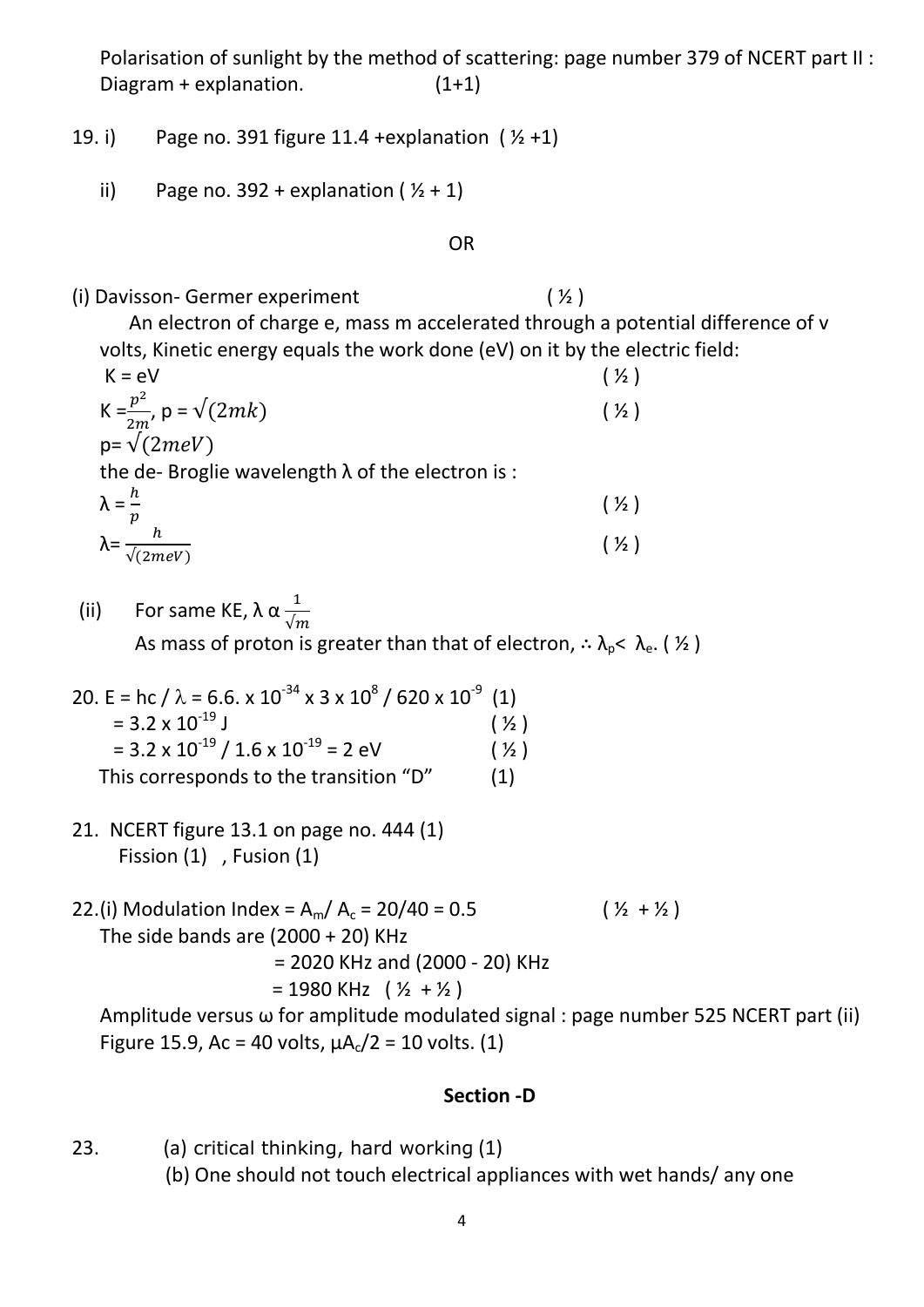precaution. (1)

$$
(c) I_A = \frac{E}{r + R + R_A} \tag{12}
$$

For an ideal ammeter R<sub>A</sub> = 0  
\n
$$
I = \frac{E}{r+R}
$$
\n(12)  
\nPercentage error:  $\left(\frac{I-I_A}{I}\right) \times 100 = \left(\frac{R_A}{R+r+R_A}\right) \times 100$  (1)

#### **Section –E**

24. (a) Condition  $qE = q vB$  (  $\frac{1}{2}$  )  $V=\frac{E}{R}$  $\frac{L}{B}$  (  $\frac{V_2}{V_1}$  )

Trajectory becomes helical about the direction of magnetic field (1)

(b) To derive the expression of magnetic force acting per unit length of the wire:  $\overline{F}$  $\frac{\mu}{l} = \frac{\mu}{l}$  $\frac{10^{11/2}}{2\pi h}$ , upwards on wire AB (2) At equilibrium Magnetic Force per unit length = mass per unit length X g

$$
\frac{\mu_0 I_1 I_2}{2\pi h} = \frac{m}{l} g\ (1)
$$

OR

- (a) Using the condition mvr =  $\frac{n}{2}$  $(1/2)$ For H-atom n=1,  $v=\frac{1}{2}$ Time period T =  $\frac{2\pi}{v}$  $\therefore$  T=  $\frac{4\pi^2 m r^2}{h}$  $\frac{m r^2}{h}$ ,  $I = \frac{Q}{T} = \frac{e}{4\pi^2}$  $4\pi^2 mr^2$  $(1/2)$  $M = I A$  (1/2)  $M = \left(\frac{e}{4\pi^2}\right)$  $\frac{en}{4\pi^2mr^2}$  $(\pi r^2)$  $M = \frac{1}{4}$  $(1/2)$
- (b) Diagram for magnetic field lines Cu- diamagnetic (1)
	- Al- Paramagnetic (1)
	- Fe- Ferromagnetic (1)
- 25. (a) Diagram  $(2)$  + labelling  $(\frac{1}{2})$ 
	- (b)  $m_e = 1 + 25/5 = 6$  ( $\frac{1}{2}$ )
		- $m_o = 30 / m_e = 5$  (  $\frac{\gamma_2}{\gamma_1}$
		- $m_0 = v_0 / -u_0v_0 = -5 u_0$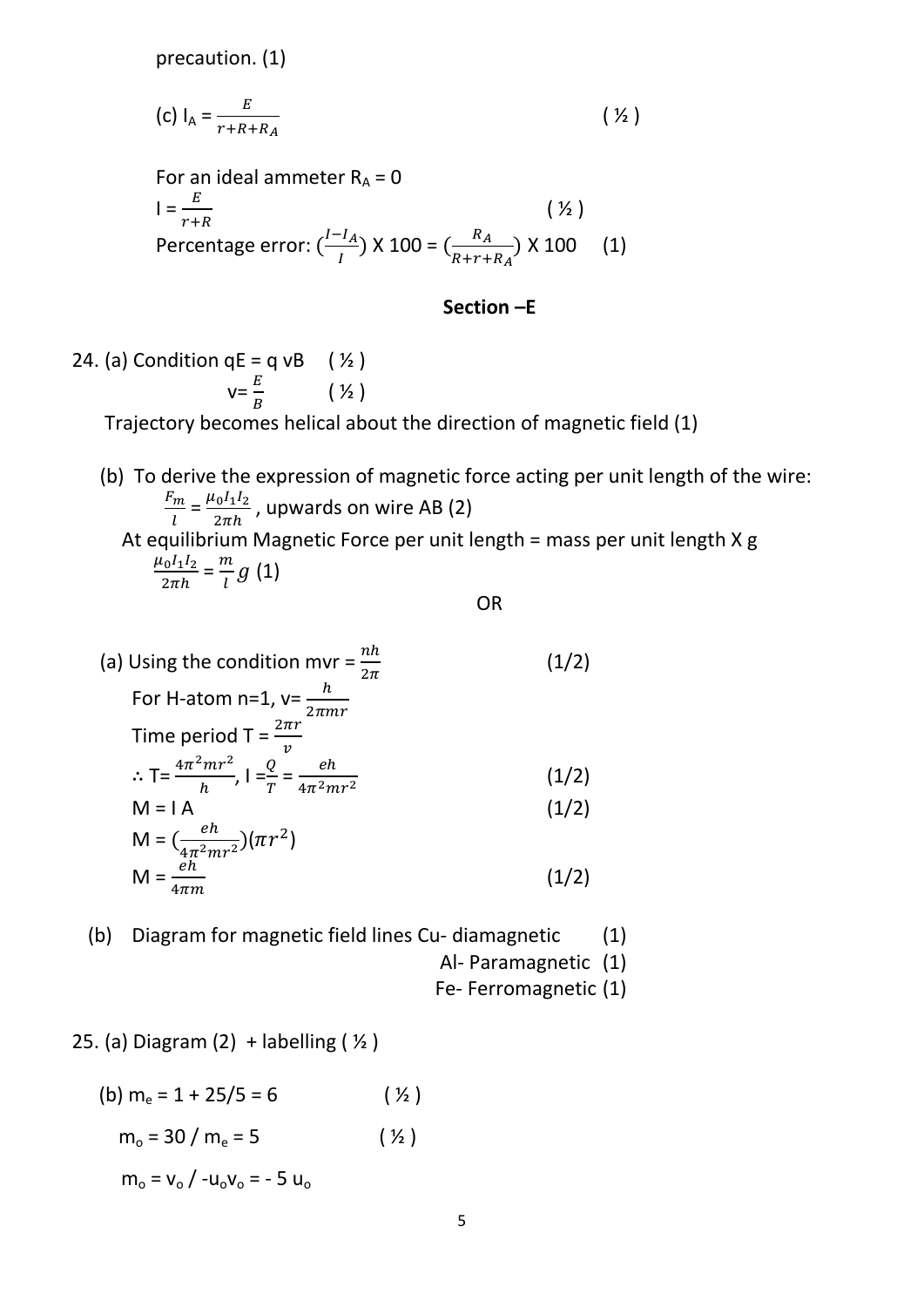$1/f_{o} = 1/v_{o} - 1/u_{o}f_{o} = - (5/6) u_{o} (1/2)$  $u_0 = 1.5$  cm,  $v_0 = 7.5$  cm  $u_e$  = - 4.17 cm (  $\frac{1}{2}$  )

Length of the tube =  $u_e + v_o = 11.67$  cm ( $\frac{1}{2}$ )

OR

```
(a) Diagram (2) + labelling (\frac{1}{2})
```

```
(b) m = - f_o / f_e ( ½ )
 f_o = 5 f_e ( \frac{1}{2} )
 L = f_o + f_e ( \frac{1}{2} )
f_e = 36/6 = 6 cm ( \frac{1}{2} )
 f_0 = 30 cm ( \frac{1}{2} )
```
26. (a) circuit diagram (1)

NCERT page no.492 ( explanation: 2)

(b) NCERT page no. 511 Q. No.14.17 Logic operation (1) Truth table (1)

OR

Diagram (1 ½ ) Input Characteristics (1 ½ ) Output Characteristics (1 ½ ) Current amplification factor ( $\frac{1}{2}$ )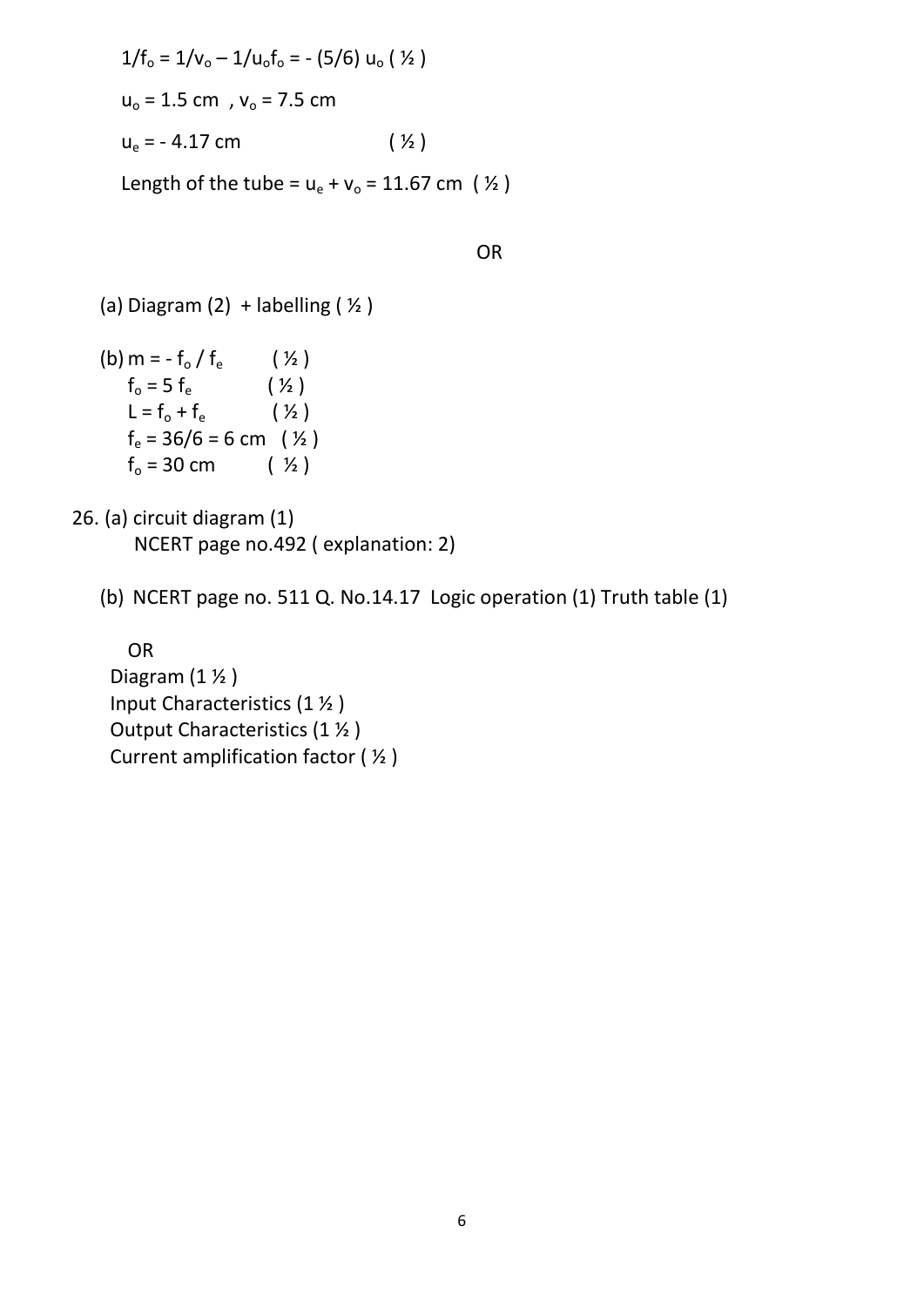# **PHYSICS SQP 2017-18**

| S.No.          | <b>Units</b>               | <b>VSA</b> | SA-I   | <b>SA-II</b>   | <b>Value</b> | LA          | <b>Total</b> |
|----------------|----------------------------|------------|--------|----------------|--------------|-------------|--------------|
|                |                            | (1)        | (2)    | (3)            | <b>based</b> | (5)         |              |
|                |                            | Mark)      | Marks) | Marks)         | (4)          | Marks)      |              |
|                |                            |            |        |                | Marks)       |             |              |
|                | Electrostatics             | 1(1)       |        | 6(2)           |              |             |              |
| $\mathbf{1}$   |                            | (E)        |        | $A(N)+H$       |              |             | 15(6)        |
|                | <b>Current Electricity</b> | 1(1)       |        | 3(1)           | 4(1)         |             |              |
|                |                            | (K)        |        | E              | (E)          |             |              |
|                | Magnetic Effects           |            |        |                |              |             |              |
| $\overline{2}$ | of Current &               |            |        | 3(1)<br>U      |              | 5(1)<br>(A) |              |
|                | Magnetism                  |            |        |                |              |             | 16(5)        |
|                | Electromagnetic            |            | 2(1)   | 6(2)           |              |             |              |
|                | Induction and              |            | (U)    | $A+U$          |              |             |              |
|                | Alternating                |            |        |                |              |             |              |
|                | currents                   |            |        |                |              |             |              |
|                | Electromagnetic            | 1(1)       | 2(1)   |                |              |             |              |
| 3              | Waves                      | (H)        | U(N)   |                |              |             | 17(7)        |
|                | Optics                     | 1(1)       | 2(1)   | 6(2)           |              | 5(1)        |              |
|                |                            | (H)        | A(N)   |                |              | (H)         |              |
|                |                            |            |        | $A(N)+U$       |              |             |              |
|                | Dual Nature of             | 1(1)       |        | 3(1)           |              |             |              |
| $\overline{4}$ | Matter and                 | (K)        |        | $\overline{A}$ |              |             | 10(4)        |
|                | Radiation                  |            |        |                |              |             |              |
|                | Atoms and Nuclei           |            |        | 6(2)           |              |             |              |
|                |                            |            |        | $E+K$          |              |             |              |
| 5              | Electronic devices         |            | 2(1)   |                |              | 5(1)        |              |
|                |                            |            | (K)    |                |              | (U)         | 12(4)        |
|                | Communication              |            | 2(1)   | 3(1)           |              |             |              |
|                | <b>Systems</b>             |            | A(N)   | U              |              |             |              |
|                | Total                      | 5(5)       | 10(5)  | 36(12)         | 4(1)         | 15(3)       | 70(26)       |

# **Abbreviations**

| N(H) | $Numerical + HOTS$        |
|------|---------------------------|
| N(U) | Numerical + Understanding |
|      | Numerical + Application   |
|      | Knowledge                 |
|      | Understanding             |
|      | Application               |